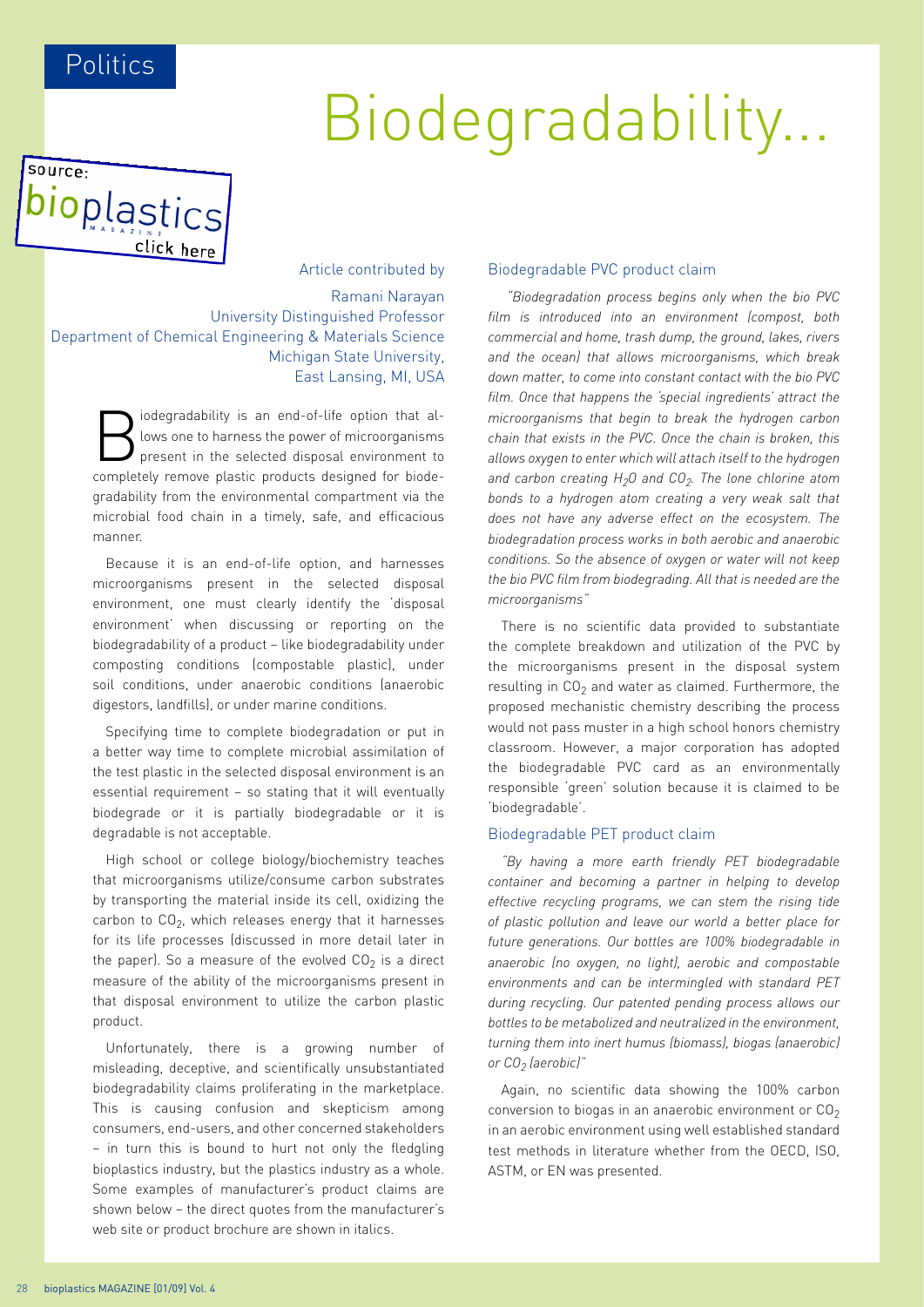bioplastics

click here

source:

# Sorting through Fact[s](http://www.bioplasticsmagazine.com) and Claims

### Oxo-biodegradable polyethylene (PE) film claims

*"The technology is based on a very small amount of prodegradant additive being introduced into the manufacturing process, thereby changing the behavior of the plastic and the rate at which it degrades. The plastic does not just fragment, but is then consumed by bacteria and fungi and therefore continues to degrade to nothing more than carbon dioxide, water and biomass with no toxic or harmful residues to soil, plants or macro-organisms".*

*"Designed to interact with the microorganisms present in landfills, composters, and almost everywhere in nature including oceans, lakes, and forests. These microorganism metabolize the molecular structure of the plastic breaking it down into soil".*

*"Combined with an oxo-biodegradable proprietary application method to produce films for bags. This product, when discarded in soil in the presence of microorganisms, moisture, and oxygen, biodegrades, decomposing into simple materials found in nature. Completely breakdown in a landfill environment in 12-24 months leaving no residue or harmful toxins and have a shelf life of 2 years".*

In each of the above cases no scientific data showing carbon conversion to CO<sub>2</sub> using established standard test methods is documented.

Another company claims a biodegradable plastic based on an additive technology different from the oxo-degradable additive class. Their claims reads *"Plastic products with our additives at 1% levels will fully biodegrade in 9 months to 5 years wherever they are disposed like composting, or landfills under both aerobic and anaerobic conditions".* 

However, the graph of percent biodegradation against time in days shows the biodegradation curve reaching a plateau around 20% using a 50% additive master batch. In the final film samples, the recommended level of additive is only 1%. So the observed 20% would be even lower. However, the claim is made that *"the results of the aerobic biodegradation tests, indicate, that in time, plastics produced using the 1% additive will fully biodegrade."*

There are many more such examples of misleading claims. Several offer weight loss and other chemical evidence for the break down of the polymer into fragments. However, little or no evidence is offered that these fragments are completely consumed by the microorganisms present in the disposal environment in a reasonable defined time period. In a few cases evidence presented shows partial biodegradation, after which the biodegradation curve plateaus. However, if one obtains only 5% or 30% or even 40% biodegradation, there is serious health and environmental consequences caused by the non-degraded fragments as it moves through eco compartments as discussed later.

#### Fundamental Principles in Biodegradable Plastics

Microorganisms (billions of them per gram of soil) are present in the environment. Figure 1 shows a low temperature electron micrograph of a cluster of E. Coli bacteria. Designing plastics and products to be completely consumed (as food) by such microorganisms present in the disposal environment in a short time frame is a safe and environmentally responsible approach for the end-oflife of these single use, short-life disposable packaging and consumer articles. The key phrase is 'complete ' – if they are not completely utilized, then these degraded fragments, which may even be invisible to the naked eye, pose serious environmental consequences.

Microorganisms utilize the carbon product to extract chemical energy for their life processes. They do so by:

- 1. breaking the material (carbohydrates, carbon product) into small molecules by secreting enzymes or the environment (temperature, humidity, sunlight) does it.
- 2. Transporting the small molecules inside the microorganisms cell.
- 3. Oxidizing the small molecules (again inside the cell) to  $CO<sub>2</sub>$  and water, and releasing energy that is utilized by the microorganisms for its life processes in a complex biochemical process involving participation of three metabolically interrelated processes (tricarboxylic acid cycle, electron transport, and oxidative phosphorylation).

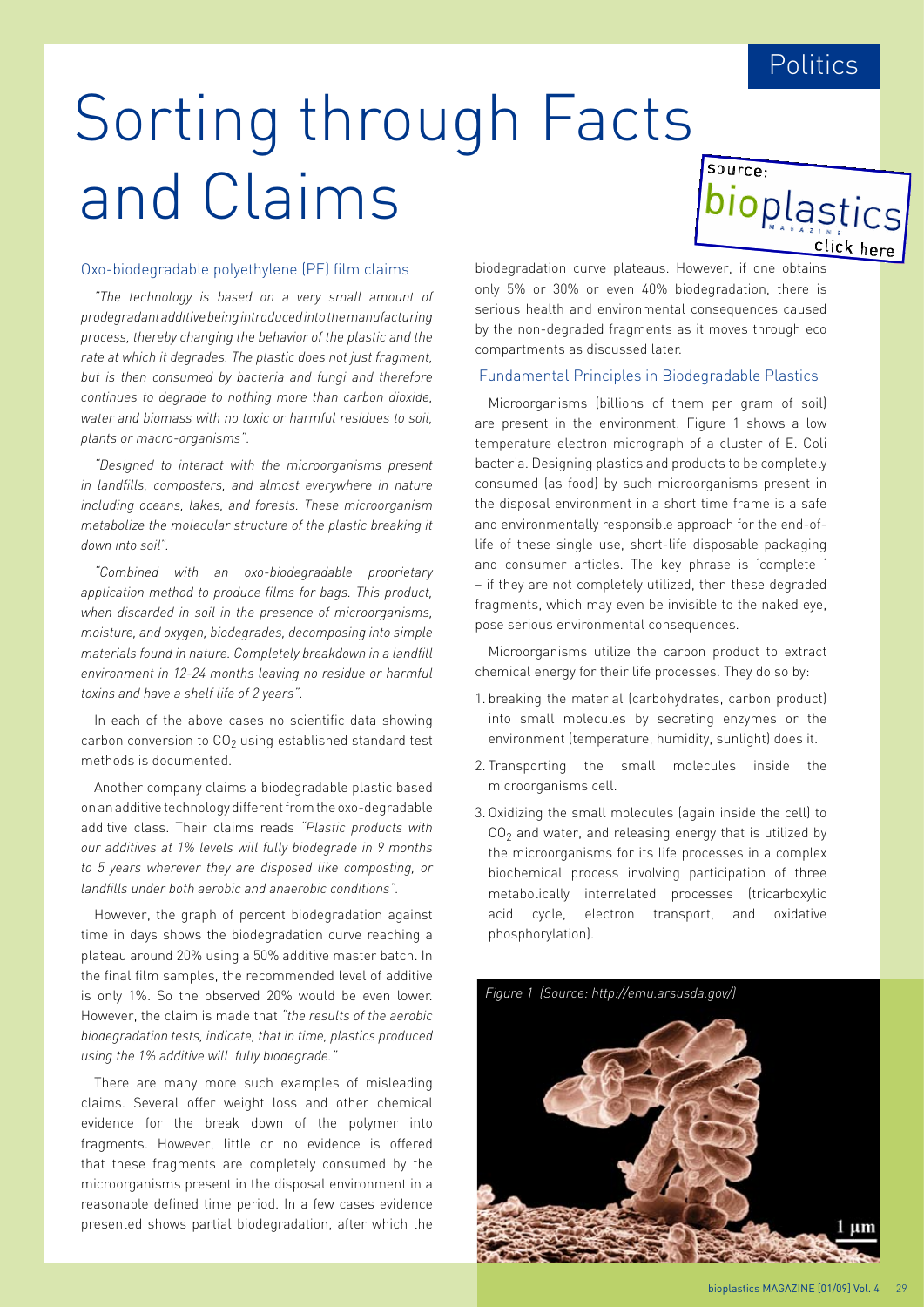Unfortunately, all the focus is on demonstrating the break down or degradation of the carbon product (like weight loss, or oxidation levels) but no data on how much and in what time frame did the microorganisms present in the disposal environment consume the carbon food. This is how it gets misused and abused – by focusing only on the degradation but no data showing the utilization of the fragments by the microorganisms present in the disposal environment. Break down (decomposition) by non-biological processes or even biological processes, generates fragments that is utilized by the microorganisms, but also leaves behind fragments (and in some cases 50- 80% of the original weight) which in many cases has been shown to be detrimental and toxic to the ecosystem.

This constitutes only degradation/fragmentation, and not biodegradation. As will be shown later, hydrophobic polymer fragments pose great risk to the environment, unless the degraded fragments are completely consumed as food and energy source by the microorganisms present in the disposal system in a very short period (one year) that is the degraded fragments must be completely removed from the environment by safely entering into the food chain of the microorganisms.

#### Measurement of Biodegradability

Microorganisms use the carbon substrates to extract chemical energy that drives their life processes by aerobic oxidation of glucose and other readily utilizable Csubstrates:

## C - substrate + 6O $_2$  → 6CO $_2$  + 6H $_2$ O, ∆Gº = - 686 kcal/mol  $(CH_2O)_x$ ; x = 6

Thus, a measure of the rate and amount of  $CO<sub>2</sub>$  evolved in the process is a direct measure of the amount and rate of microbial utilization (biodegradation) of the C-polymer. This forms the basis for various international standards for measuring biodegradability or microbial utilization of the test polymer/plastics. Thus, one can measure the rate and extent of biodegradation or microbial utilization of the test plastic material by using it as the sole added carbon source in a test system containing a microbially rich matrix like compost in the presence of air and under optimal temperature conditions (preferably at 58°C – representing the thermophilic phase). Figure 2 shows a typical graphical output that would be obtained if one were to plot the percent carbon from the plastic that is converted to  $CO<sub>2</sub>$  as a function of time in days. First, a lag phase during which the microbial population adapts to the available test C-substrate. Then, the biodegradation phase during which the adapted microbial population begins to utilize the carbon substrate for its cellular life processes, as measured by the conversion of the carbon in the test material to  $CO<sub>2</sub>$ . Finally, the output reaches a plateau when utilization of the substrate is largely complete. Standards such as ASTM D 6400 (see also D 6868), EN 13432, ISO 17088 etc. are based on this principle.



The fundamental requirements of these world-wide standards discussed above for complete biodegradation under composting conditions are:

- 1. Conversion to  $CO<sub>2</sub>$ , water & biomass via microbial assimilation of the test polymer material in powder, film, or granule form.
- 2. 90% conversion of the carbon in the test polymer to  $CO<sub>2</sub>$ . The 90% level set for biodegradation in the test accounts for a +/- 10% statistical variability of the experimental measurement; in other words, there is an expectation for demonstration of virtually complete biodegradation in the composting environment of the test.
- 3. Same rate of biodegradation as natural materials leaves, paper, grass & food scraps
- 4. Time 180 days or less; (ASTM D6400 also has the requirement that if radiolabeled polymer is used and the radiolabeled evolved  $CO<sub>2</sub>$  is measured then the time can be extended to 365 days).

Two further requirements are also of importance :

Disintegration - <10% of test material on 2mm sieve using the test polymer material in the shape and thickness identical to the product's final intended use – see ISO 16929 and ISO 20200.

 Safety – The resultant compost should have no impacts on plants, using OECD Guide 208, Terrestrial Plants, Growth Test or similar such as PAS 100(BSI, 2002). Furthermore, regulated (heavy) metals content in the polymer material should be less than defined thresholds e.g. 50% of EPA (USA, Canada) prescribed threshold.

## Need for complete biodegradability

A number of polymers in the market place are designed to be degradable, i.e. they fragment into smaller pieces and may even degrade to residues invisible to the naked eye. While it is assumed that the breakdown products will eventually biodegrade there is no data to document complete biodegradability within a reasonably short time period (e.g. a single growing season/one year). Hence hydrophobic, high surface area plastic residues may migrate into water and other compartments of the ecosystem. In a recent Science article Thompson et al. (2004) reported that plastic debris around the globe can erode (degrade) away and end up as microscopic granular or fiber-like fragments, and that these fragments have been steadily accumulating in the oceans. Their experiments show that marine animals consume microscopic bits of plastic, as seen in the digestive tract of an amphipod. The Algalita Marine Research Foundation (see www.algalita. org/pelagic\_plastic.html) report that degraded plastic residues can attract and hold hydrophobic elements like PCB and DDT up to one million times background levels. The PCB's and DDT's are at background levels in soil, and diluted out so as to not pose significant risk. However, degradable plastic residues with these high surface areas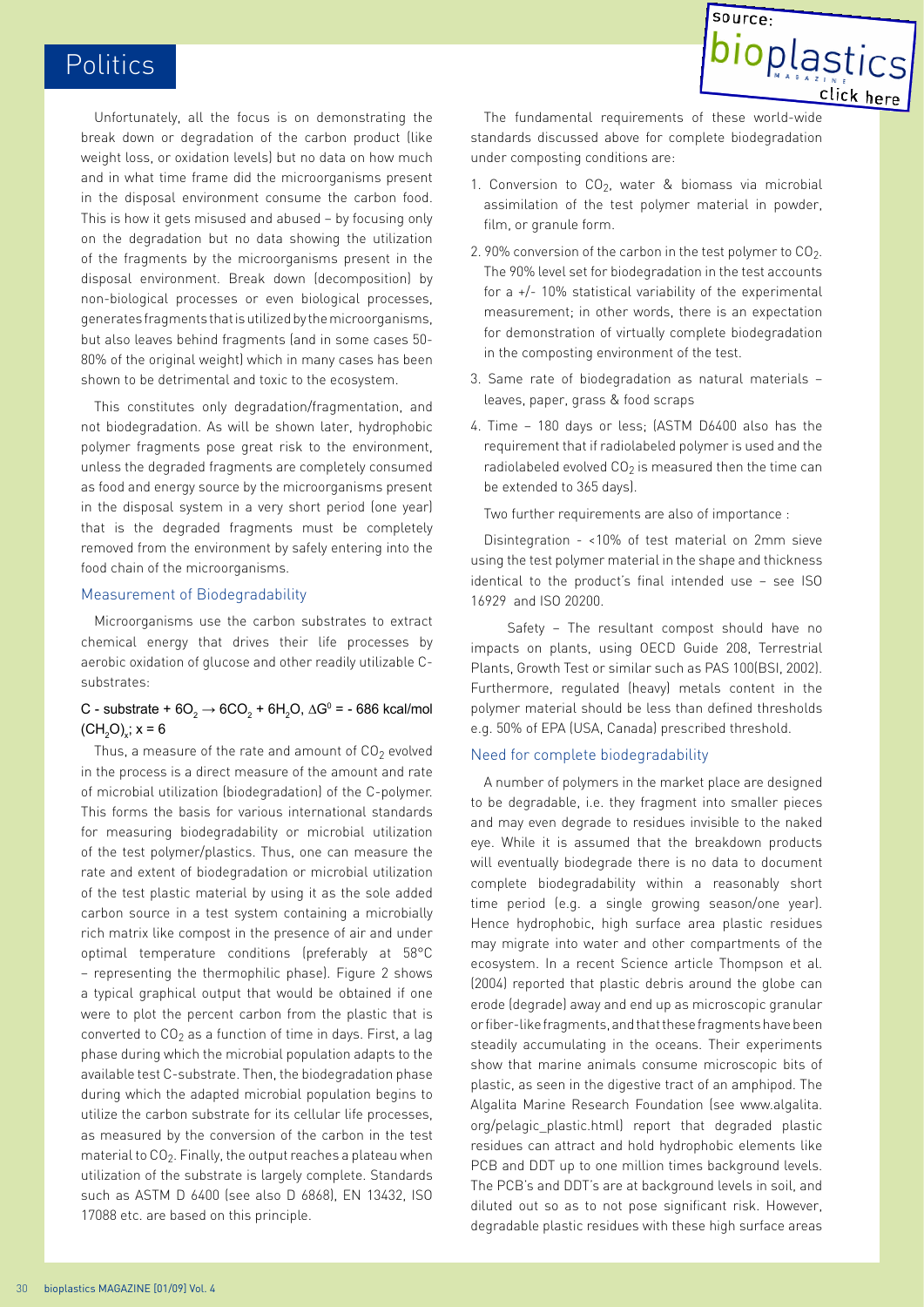

*Figure 2: Test method to measure the rate and extent of microbial utilization (biodegradation) of biodegradable plastics*

concentrate these chemicals, resulting in a toxic legacy in a form that may pose risks in the environment. Japanese researchers (Mato et al., 2001) have similarly reported that PCBs, DDE, and nonylphenols (NP) can be detected in high concentrations in degraded polypropylene (PP) resin pellets collected from four Japanese coasts. This work indicates that plastic residues may act as a transport medium for toxic chemicals in the marine environment.

Therefore, designing hydrophobic polyolefin plastics, like polyethylene (PE) to be degradable, without ensuing that the degraded fragments are completely assimilated by the microbial populations in the disposal infrastructure in a short time period, has the potential to harm the environment more than if it was not made degradable. These concepts are illustrated in Figure 3 which shows that heat, moisture, sunlight and/or enzymes shorten and weaken polymer chains, resulting in fragmentation of the plastic and some cross-linking creating more intractable persistent residues. It is even possible to accelerate the breakdown of the plastics in a controlled fashion to generate these fragments, some of which could be microscopic and invisible to the naked eye. However, this degradation/fragmentation is not biodegradation per see and these degraded, hydrophobic polymer fragments pose potential risks in the environment unless they are completely assimilated by the microbial populations present in the disposal system in a relatively short period.

### Summary

The take home message is very simple --

Biodegradability is an end-of-life option for single use disposable, packaging, and consumer plastics that harnesses microbes to completely utilize the carbon substrate and remove it from the environmental compartment -- entering into the microbial food chain. However, biodegradability must be defined and constrained by the following elements:





- The disposal system composting, anaerobic digestor, soil, marine.
- Time required for complete microbial utilization in the selected disposal environment – short defined time frame, and in the case of composting the time frame is defined as 180 days or less.
- **Complete utilization of the substrate carbon by** the microorganisms as measured by the evolved  $CO<sub>2</sub>$  (aerobic) and  $CO<sub>2</sub> + CH<sub>4</sub>$  (anaerobic) leaving no residues.
- Degradability, partial biodegradability, or will eventually biodegrade is not an option! – Serious health and environmental consequences can occur as documented in literature.
- Measured quantitatively by established International, and National Standard Specifications -- ASTM D6400 for composting environment, ASTM D6868 for coatings on paper substrates in composting environment, ASTM D7081 marine environment, European specification, EN13432 for compostable packaging, and International ISO 17088 for composting environment.
- If other disposal environments like landfills, anaerobic digestor, soil, and marine are specified, then data must be provided showing time required for complete biodegradation using established standardized ASTM, ISO, EN, OECD methods.
- All stakeholders should review biodegradability claims against 'data' and if necessary use a third party independent laboratory to verify and validate the data using established standardized test methods and specifications, and based on the fundamental principles and concepts outlined in this paper.

narayan@msu.edu

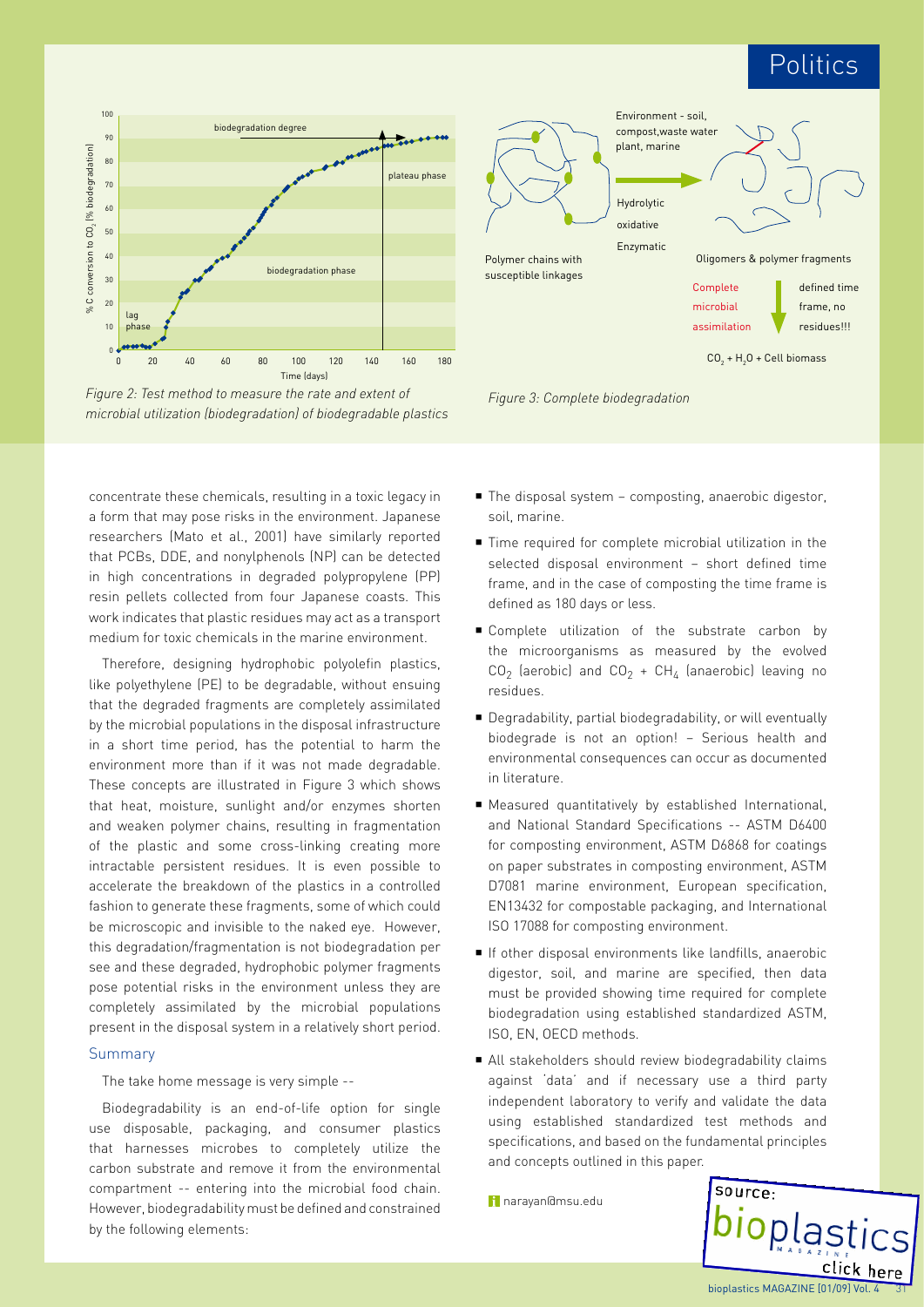## News

# Bag Manufacturer to Stop Advertising Environmental Claims for Oxo-Products

**BOUTLES MAGAZINE** Click here!

The US National Advertising Division of the Council of Better Business Bureaus has recommended that GP Plastics Corp. modify or discontinue certain advertising claims for its PolyGreen plastic bags.

Among the criticized claims are for example:

- PolyGreen plastic bags are '100% oxo-biodegradable'
- PolyGreen plastic bags are 'disposable through ordinary channels' and go 'From front lawn, to waste bins to the landfill'
- 'Eco-Friendly Plastic Newspaper Bags'
- PolyGreen plastic bags are "environmentally friendly."

According to GP Plastics the plastic bags are manufactured using 'oxo-biodegradable' technology.

NAD noted that the advertiser's claim that PolyGreen bags 'are disposable through ordinary channels' should similarly be supported by competent and reliable scientific evidence that the entire plastic bag 'will completely break down and return to nature … within a reasonably short period of time after customary disposal.' However, NAD determined that the evidence in the record did not support that claim.

NAD recommended that the advertiser discontinue the claim that PolyGreen bags are '100% oxobiodegradable' and otherwise modify its advertising to avoid conveying the message that PolyGreen bags will quickly or completely biodegrade when disposed of through 'ordinary channels,' e.g., when placed in a landfill.

NAD further recommended that the advertiser discontinue claims such as 'eco-friendly' and 'environmentally friendly' etc. because the claims overstate the evidence with respect to the degradation of the plastic bags.

GP Plastics Corp. has said it will appeal NAD's findings to the National Advertising Review Board.

NAD's inquiry was conducted under NAD/CARU/NARB Procedures for the Voluntary Self-Regulation of National Advertising.

For more information about advertising self regulation, please visit www.narcpartners.org.

Source: www.nadreview.org/content/pressdoc/4944PR.pdf

## Two New Laws in California

Independent testing of several so called 'oxo biodegradable'plastic bags in the marketplace have shown little or no biodegradation using accelerated aerobic test methods, such as ASTM D5338 and ISO 14855. Moreover, the reports clearly state that these materials do not meet the requirements of ASTM (6400), European (EN 13432) or international (ISO 17088) specification standards. An independent study commissioned by the State of California's Waste Management Board with a California public university and under their supervision showed that the 'oxo-biodegradable' bags on the market showed no biodegradation ('Performance Evaluation of Environmentally Degradable Plastic Packaging and Disposable Service Ware,' California Integrated Waste Management Board (CIWMB) Publications, (June 2007).

This study, and the proliferation of unsubstantiated claims on biodegradability forced the State of California to put in place laws

AB1972: ... *prohibit the sale of a plastic bag that is labeled as "compostable" or "marine degradable," unless that bag meets the ASTM Standard Specification for Compostable Plastics D6400, the ASTM Standard Specification for Non-Floating Biodegradable Plastics in the Marine Environment D7081, or a standard adopted by the California Integrated Waste Management Board, as specified. The bill also would prohibit the sale of a plastic bag that is labeled as "biodegradable," "degradable," "decomposable," or as otherwise specified.*

A companion bill AB 2071: *...would authorize a city, a county, or the state to impose civil liability, in specified amounts, for violations of the above provisions and would require any civil penalties collected to be paid to the office of the city attorney, city prosecutor, district attorney, or Attorney General, whichever office brought the action.*

Weblinks to the mentioned documents can be found at www.bioplasticsmagazine.de/200901a

## Mark your calendar

bioplastics MAGAZINE is planning the 2nd PLA Bottle Conference to be held during drinktec 2009 (mid September 2009) in Munich, Germany. A 'Call for Papers' is now open. Send your proposals to the editorial office.

mt@bioplasticsmagazine.com www.pla-bottle-conference.com www.drinktec.com